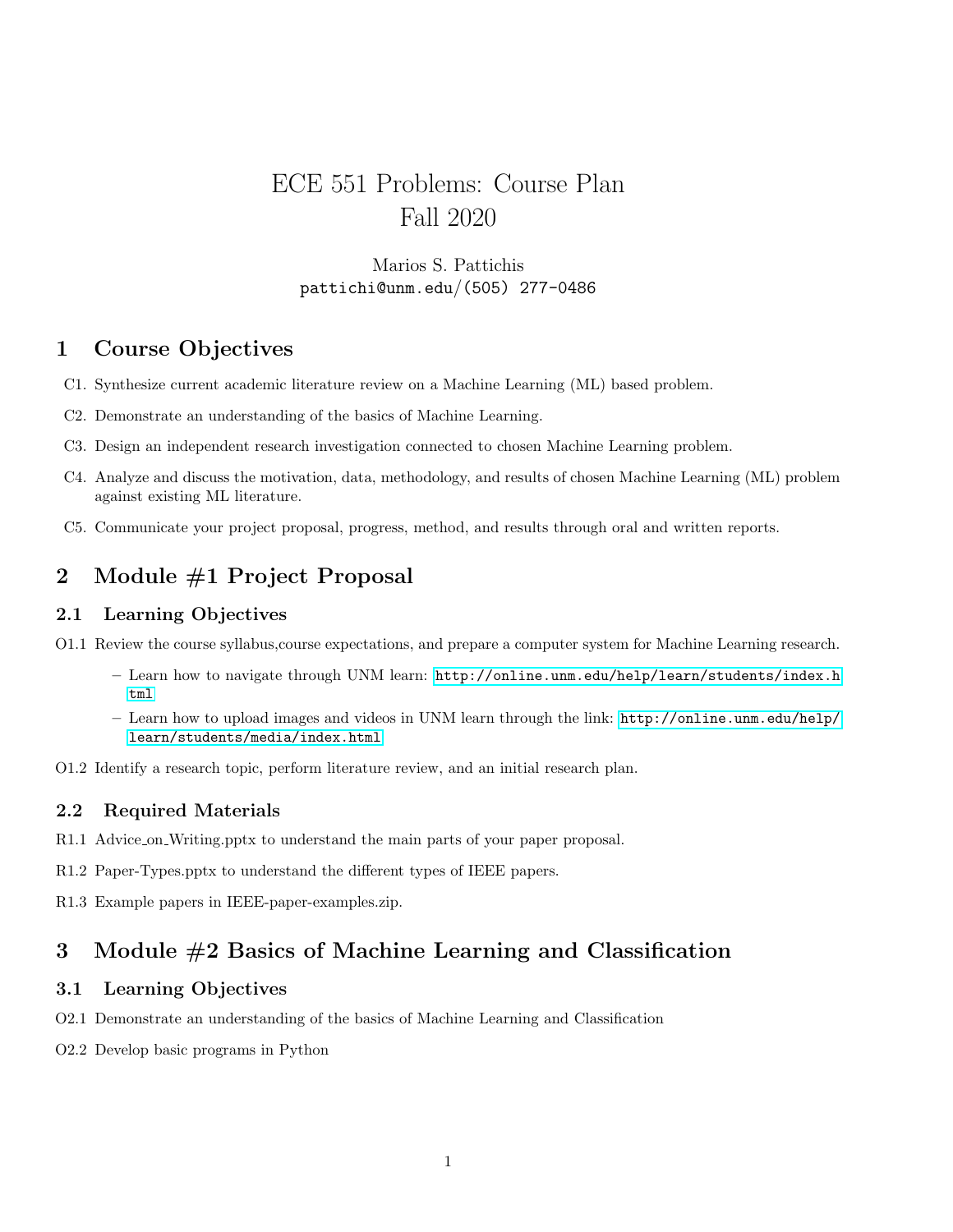#### 3.2 Required Materials

- R2.1 READ and execute the code given in cs228-python-tutorial.ipynb. Use the files in Basic-Python-Files.zip as background material. The packet includes a complete reference for Python and a guide for Matlab users.
- R2.2 READ the presentation in Intro-to-ML.pdf. You will need to understand the material for the assignment.
- R2.3 READ the presentation in Basic-Classification.pdf. You will need to understand the material for the assignment.

# 4 Module #3 Basics of Deep Learning

#### 4.1 Learning Objectives

- O3.1 Demonstrate an understanding of the basic operations of Deep Learning architectures
- O3.2 Demonstrate an understanding of the fundamentals of Convolutional Neural Networks
- O3.3 Demonstrate an understanding of a typical Deep Learning architecture for different applications

#### 4.2 Required Materials

- R3.1 READ Deep-Learning-Basics.pdf
- R3.2 READ Deep-Learning-Advanced.pdf
- R3.3 READ Basic-Python-Classification-Examples.pdf
- R3.4 READ Keras.pdf if you choose to work in Tensorflow.

### 5 Module #4 Revising the Proposal

#### 5.1 Learning Objectives

- O4.1 Review and rewrite the project proposal.
- O4.2 Demonstrate an understanding of the revision process.

#### 5.2 Required Materials

R4.1 READ the feedback that you have received on your project proposal.

# 6 Module #5 Midterm Project Report

#### 6.1 Learning Objectives

- O5.1 Practice technical presentation skills
- O5.2 Engage in interactive dialogue to discuss the technical challenges
- O5.3 Revise and organize a technical presentation to summarize findings and identify challenges.

#### 6.2 Required Materials

R5.1 READ the Midterm Project Presentation guide.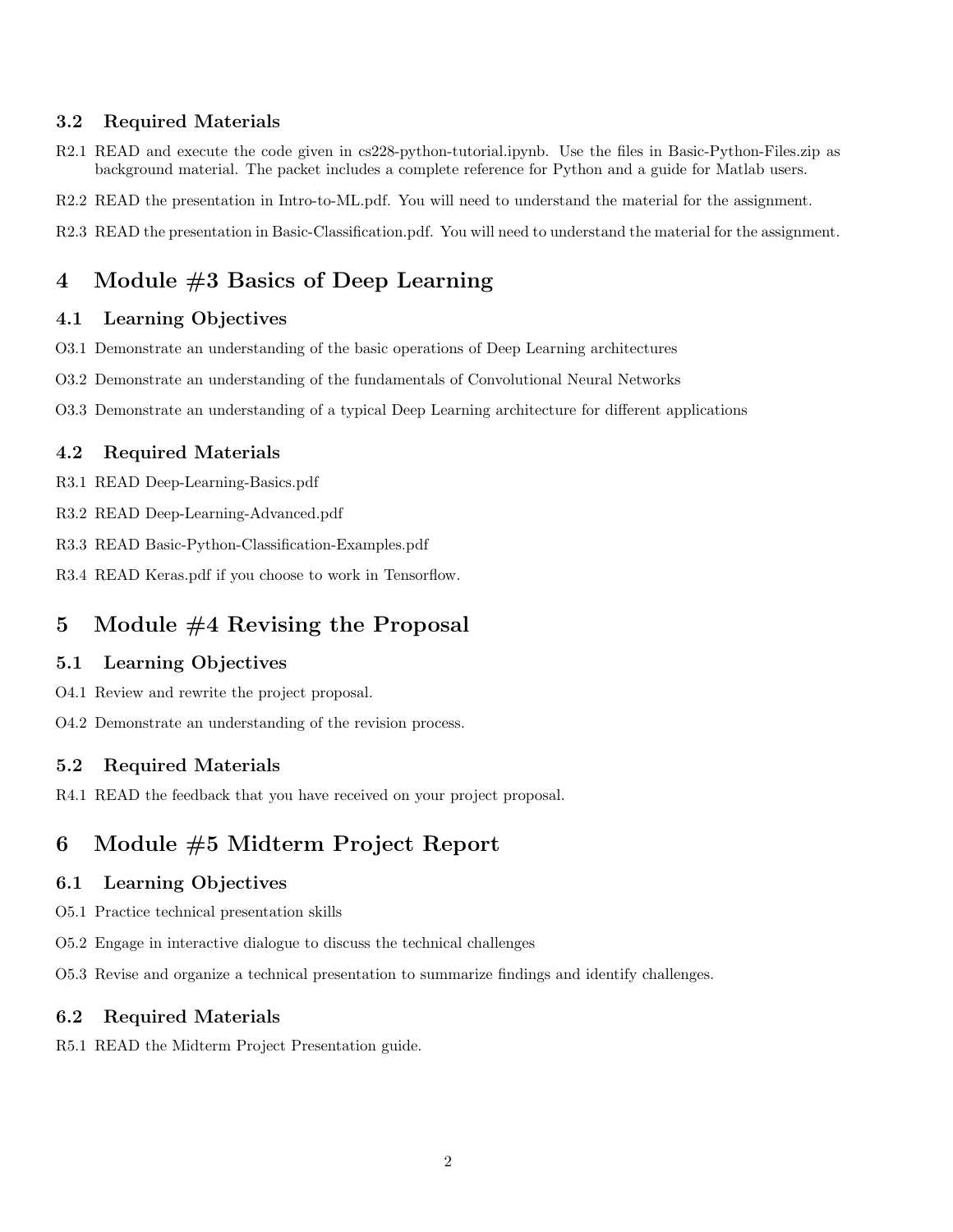# 7 Module #6 Project Update

### 7.1 Learning Objectives

- O6.1 Develop and apply Machine Learning methods.
- O6.2 Adapt the Machine Learning methods based on preliminary results.

## 7.2 Required Materials

R6.1 Project update guidelines.

# 8 Module # 7 Final Presentation

### 8.1 Learning Objectives

- O7.1 Defend your Machine Learning methodology in an oral presentation.
- O7.2 Analyze results and draw conclusions.
- O7.3 Receive feedback for your final paper.

### 8.2 Required Materials

R7.1 Guidelines document for project presentation.

# 9 Module #8 Final Project Materials

#### 9.1 Learning Objectives

- O8.1 Adapt the final presentation and project based on feedback obtained during the oral presentation.
- O8.2 Summarize the different components of the project, defend the methodology, and analyze the results in writing up the final project research paper.

### 9.2 Required Materials

- R8.1 Sample Journal Papers from Module  $# 1$
- R8.2 LATEX and PDF paper starting guide. This uses the LATEX IEEE format. An IEEE Word format document is also included.
- R8.3 Final project and presentation submission guidelines are given in the final submission link.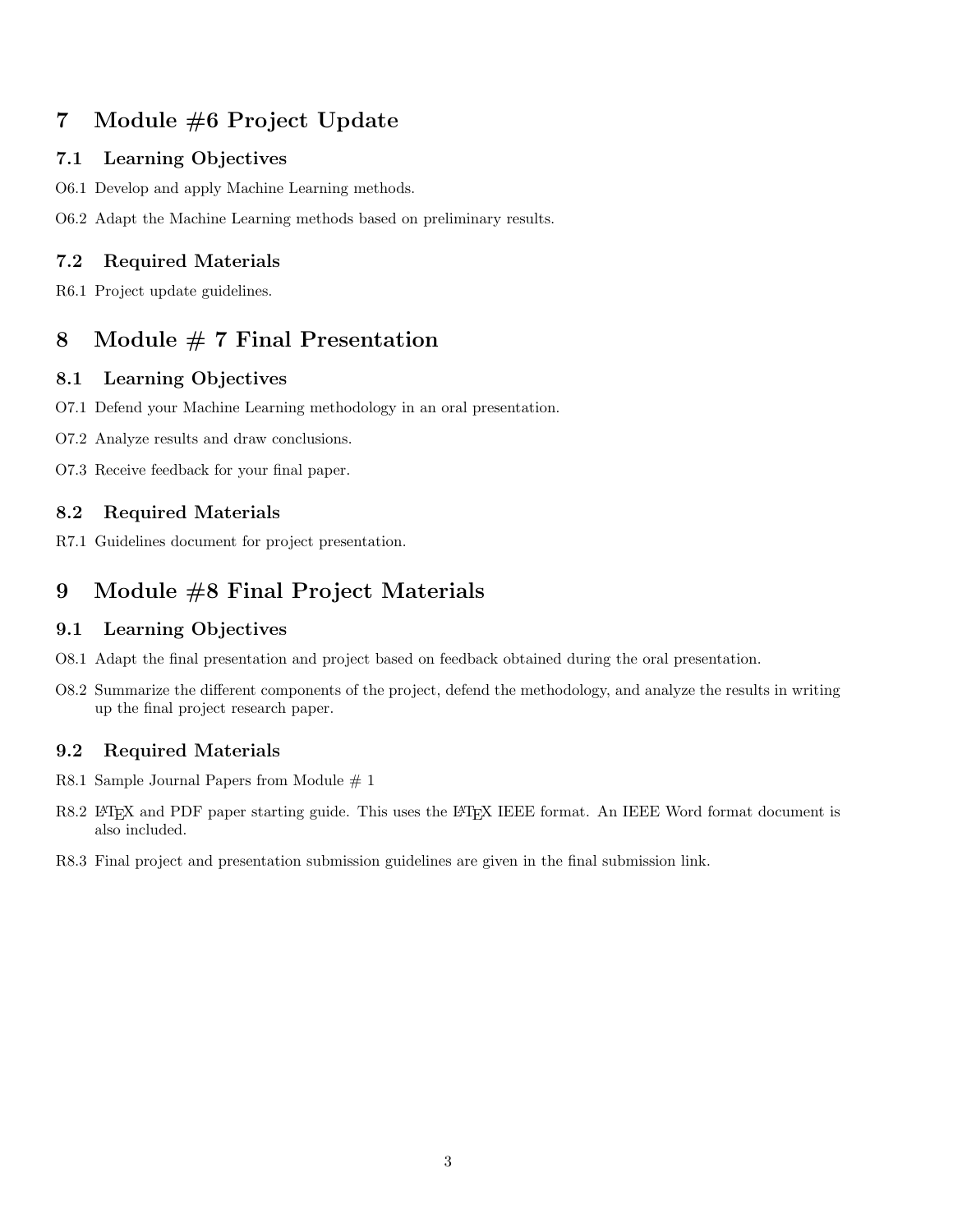| Module                                                                                       | Learning<br>Objective               | Required<br><b>Materials</b> | Required<br>Assessments/<br><b>Activities</b>                                             | Due Date        | Points<br>Possible | Course<br>Objective<br>Alignment           |
|----------------------------------------------------------------------------------------------|-------------------------------------|------------------------------|-------------------------------------------------------------------------------------------|-----------------|--------------------|--------------------------------------------|
| Week 1<br>$08/17 - 08/23$<br>Project<br>Proposal                                             | O1.1, O1.2                          | R1.1, R1.2,<br>R1.3          | 1. Project Proposal<br>2. Software Installation                                           | 08/24/2020      | $5 + 5 = 10$       | C1, C5                                     |
| Week $2$<br>$08/24 - 08/30$<br><b>Basics</b> of<br>Machine<br>Learning and<br>Classification | O <sub>2.1</sub> , O <sub>2.2</sub> | R2.1, R2.2<br>R2.3           | Quiz 1<br>Assignment 1                                                                    | 08/31/2020      | <b>20</b>          | C <sub>2</sub>                             |
| Week 3<br>$08/31 - 09/06$<br>Basics of<br>Deep Learning                                      | O3.1, O3.2<br>O3.3                  | R3.1, R3.2,<br>R3.3, R3.4    | Quiz 2:<br>Basics of DL                                                                   | 09/08/2020      | 10                 | C1, C4,<br>C <sub>5</sub>                  |
| Week 4<br>$09/08 - 09/13$<br>Revising the<br>Proposal                                        | O <sub>4.1</sub> , O <sub>4.2</sub> | R <sub>4.1</sub>             | <b>Revised Proposal</b>                                                                   | 09/14/2020      | 20                 | C1, C2,<br>C <sub>4</sub> , C <sub>5</sub> |
| Week 5<br>$09/14 - 09/20$<br>Midterm Project<br>Report                                       | 05.1, 05.2,<br>O <sub>5.3</sub>     | R5.1                         | <b>Midterm Progress</b><br><b>Report &amp; Presentation</b>                               | 09/21/2020      | <sup>10</sup>      | C3, C4,<br>C <sub>5</sub>                  |
| Week 6<br>$09/21 - 09/27$<br>Project Update                                                  | O6.1, O6.2                          | R6.1                         | Brief Project Update                                                                      | 09/28/2020      | 5                  | C3, C4,<br>C5                              |
| Week 7<br>$09/28 - 10/04$<br><b>Final Presentation</b>                                       | O7.1, O7.2<br>O7.3                  | R7.1                         | <b>Final Presentation</b>                                                                 | $10/05/2020$ 50 |                    | C3, C4,<br>C5                              |
| Week 8<br>$10/05 - 10/11$<br><b>Final Project</b><br><b>Materials</b>                        | O8.1, O8.2                          | R8.1, R8.2<br><b>R8.3</b>    | <b>Final Project</b><br>Revised Presentatio: 10/12/2020 200<br><b>Responses to Reviev</b> |                 |                    | C4, C5                                     |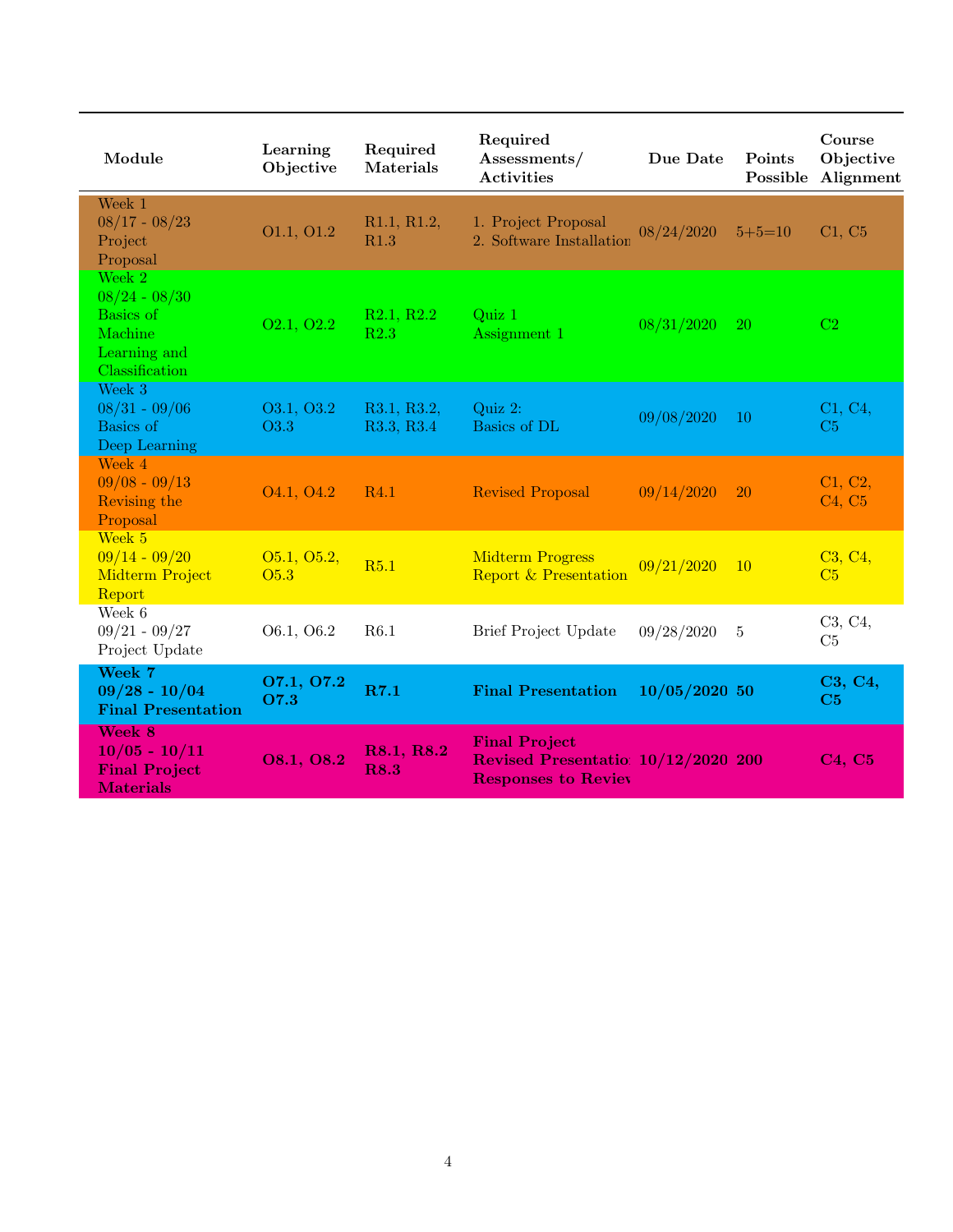# ECE 551 Problems. Special Section for AOP and Online Students Focused on Machine Learning Projects Fall 2020

Marios S. Pattichis pattichi@unm.edu/(505) 277-0486 ECE 229A Dept of Electrical and Computer Engineering (505) 277-2436 The University of New Mexico 1-6 to a maximum of 9  $\Delta$  Credit hours

# 1 Course Description

The course will cover the basics of Python, basics of Applied Machine Learning though Python, and requires a project based on applying the learned Machine Learning concepts. Student must approach the instructor the semester before enrollment to develop a plan of study. A formal presentation and paper are required. The required amount of work will be proportional to the number of credit hours. Thus, a student that take ECE 551 for 6 hours of credit should be expected to approximately provide twice the amount of work that is required for another student taking the course for 3 credit hours. The required work will be reflected in the project proposal and hence be discussed with the instructor.

# 2 Course Goals

The goal of the project is to support students in applying modern Machine Learning methods in their projects. The students will learn how to properly prepare their datasets, develop custom methods, apply them to their projects, and carefully analyze the results.

#### 2.1 Student Learning Outcomes/Course Objectives

Refer to separate Course Plan document.

# 3 Prerequisites and Co-requisites

The course assumes basic knowledge of Machine Learning concepts that is covered in ECE 517, ECE 533, ECE 516, or an equivalent course. More specifically, the course requires the use of Python for Machine Learning, basic Statistical Learning concepts, a review of fundamentals of Machine Learning, and Deep Learning.

# 4 Specific Course Requirements

Prerequisite: Permission of instructor. Please contact the instructor prior to taking the course. The instructor will need to verify that the student has sufficient background to conduct a project in Machine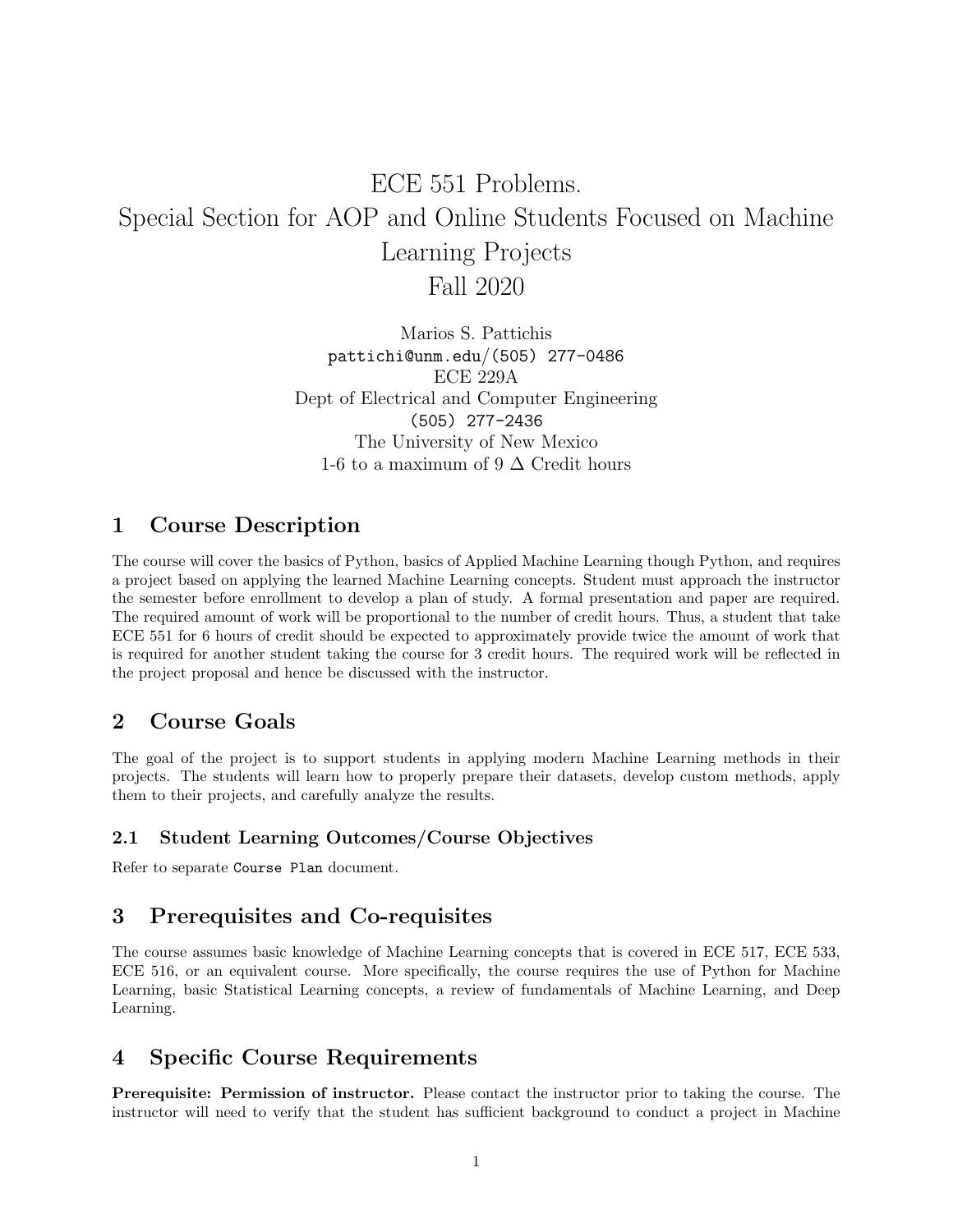Learning and to also verify that a potential project can be identified.

Required Project Presentation Times: You are required to present a midterm (week of 09/14 - 09/20) and a final presentation (week of  $09/28 - 10/04$ ). Times are to be arranged with the instructor. However, any time during Friday or Monday afternoon should work.

Optional Meeting Times: You can setup meeting times with the instructor as needed. Times can be arranged. However, Friday and Monday afternoons are preferred.

# 5 Technical Skills

In order to participate and succeed in this class, you will need to be able to perform the following basic technical tasks:

- Use UNM Learn (help documentation located in "How to Use Learn" link on left course menu, and also at [Online Student Documentation\)](http://online.unm.edu/help/learn/students/).
- Both LATEX and Word are allowed for your project report. You can also use LATEXor Powerpoint for your presentation.
- Skype or Zoom are preferred for web conferencing. If you are working with one of the students in the Image and Video Processing and Communications Lab (ivPCL), you are likely to join a specific channel in Slack. Follow the specific App instructions for testing your audio settings. The standard test is to have your voice recorded and replayed back to you. Make sure that you can hear your voice played back to you. Please test your audio prior to every online meeting. My Skype id is mspattichis. For Zoom, all you need is an email invitation from me.
- **Optional: Install Matlab:** Matlab is available on Mac, Linux, and Windows. Matlab can help you with providing ground truth for your project. Refer to <http://it.unm.edu/download/> on how to download and install Matlab on your machine.
- Required: Anaconda and Python Anaconda and Python are required. Refer to [https://www.](https://www.tensorflow.org/tutorials/eager/custom_training_walkthrough) [tensorflow.org/tutorials/eager/custom\\_training\\_walkthrough](https://www.tensorflow.org/tutorials/eager/custom_training_walkthrough) for an overview. A separate installation guide will be provided in Assignment  $#0$ .
- Complete Labs for Machine Learning and Textbooks To install the labs for the Machine Learning labs, simply do:

```
git clone https://github.com/amueller/introduction_to_ml_with_python
git clone https://github.com/ageron/handson-ml2
git clone https://github.com/falloutdurham/beginners-pytorch-deep-learning
```
# 6 Technical Requirements

Computer requirements:

- A high speed Internet connection is highly recommended.
- [Supported Browsers and Operating Systems](https://help.blackboard.com/Learn/Student/Getting_Started/Browser_Support)
- You will need a recent, no more than four years old, computer (Mac or PC) to run the latest version of Python and Anaconda (see below). An updated web browser should be sufficient to access your online course.
- For the best experience when using the Kaltura Media Tools inside UNM Learn, be sure to use a [supported browser](https://help.blackboard.com/Learn/Student/Getting_Started/Browser_Support) on a desktop.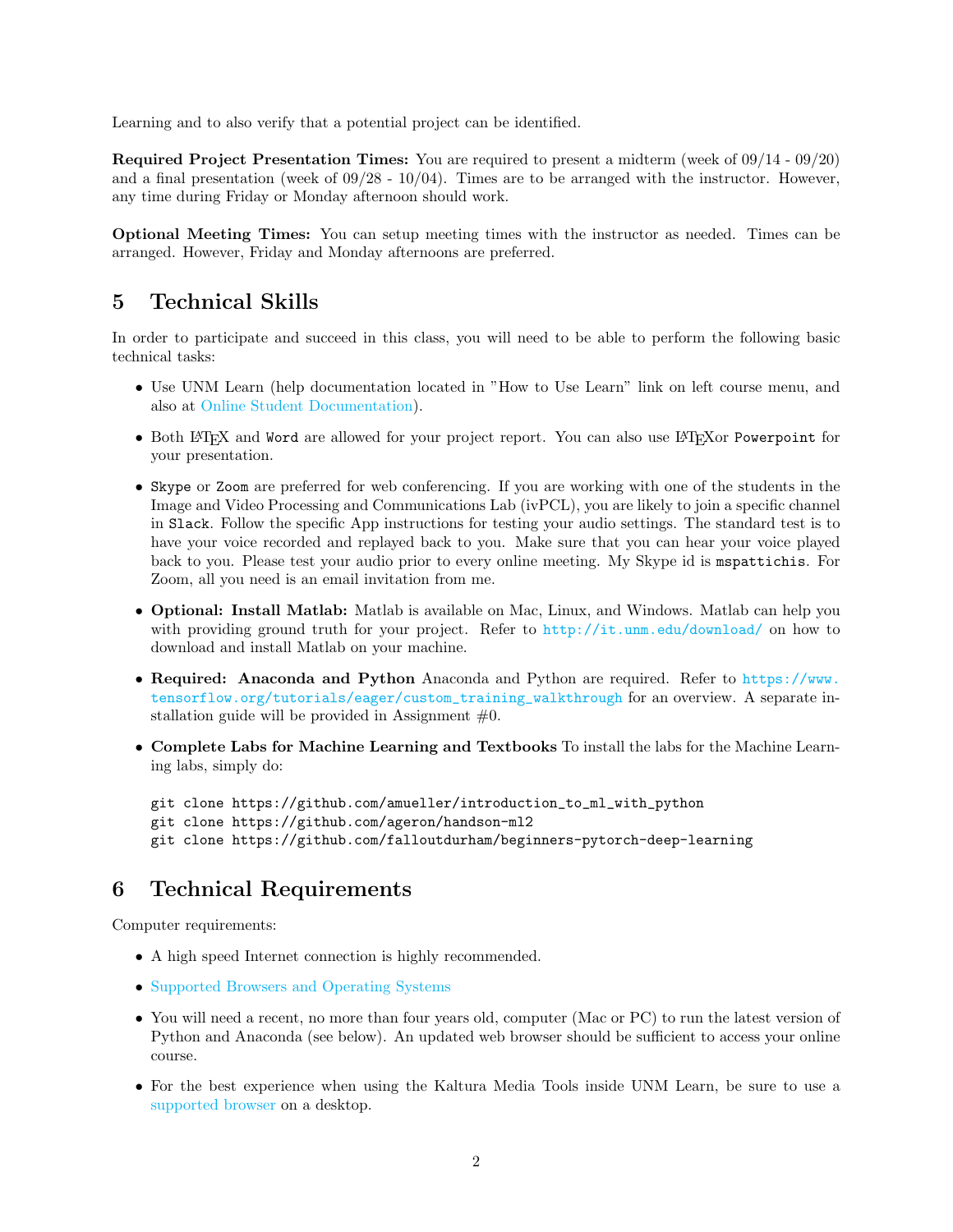• Microsoft Office products are available free for all UNM students (more information on the [UNM IT](http://it.unm.edu/software/index.html) [Software Distribution and Downloads page\)](http://it.unm.edu/software/index.html).

For UNM Learn Technical Support: (505) 277-0857 (24/7) or use the Create a Support Ticket link in your course.

#### 6.1 Web Conferencing

It is important to monitor your project progress through interactive video conferencing sessions. These sessions will be scheduled weekly based on your time zone. Ideally, they will be scheduled in the afternoon, mountain time. The separate course schedule document will provide times for these web conferencing times. Screen sharing will be needed to demonstrate your progress on the project.

For the online sessions, you will need:

- A USB headset with microphone. Headsets are widely available at stores that sell electronics, at the UNM Bookstore or online. Modern bluetooth headsets would also work. However, USB headsets were found to be more reliable for most connections. If you are working in a noisy environment (e.g., near an air-condition), you may need a headset with noise cancellation to reduce the background noise. Alternatively, you should mute yourself when you are not talking through the microphone. If you hear an echo, it is because you have the speaker close to the microphone. You can thus eliminate the echo by reducing the volume, moving the speaker away from the microphone, or muting yourself. Please refer to software instructions for testing your audio connection prior to each meeting.
- A high-speed internet connection is highly recommended for these sessions. You can turn off your video to reduce bandwidth requirements.
- A wireless Internet connection may be used if successfully tested for audio quality prior to web conferencing.
- For UNM Web Conference Technical Help: (505) 277-0857.

#### 6.2 Tracking Course Activity

UNM Learn automatically records all students' activities including: your first and last access to the course, the pages you have accessed, the number of discussion messages you have read and sent, web conferencing, discussion text, and posted discussion topics. This data can be accessed by the instructor to evaluate class participation and to identify students having difficulty.

### 7 Textbook and Supplemental Materials

#### 7.1 Required Textbooks

The class requires the following textbooks:

Aurelien Geron. Hands-on machine learning with Scikit-Learn, Keras, and TensorFlow: Concepts, tools, and techniques to build intelligent systems. O'Reilly Media, second edition, 2019.

Ian Pointer. Programming PyTorch for Deep Learning: Creating and Deploying Deep Learning Applications. O'Reilly Media, 2019.

Optionally, some of the fundamentals of Machine Learning can be found in: Andreas C. Müller and Sarah Guido. *Introduction to machine learning with Python:* a guide for data scientists. O'Reilly Media, Inc.", 2016.

The books Hands-On Machine Learning with Scikit-Learn  $\mathcal C$  Tensorflow and Introduction to Machine Learning with Python are freely available to all UNM students. To access them, simply go to [https:](https://libguides.unm.edu/Safari) [//libguides.unm.edu/Safari](https://libguides.unm.edu/Safari). There are several other Python textbooks available through this link.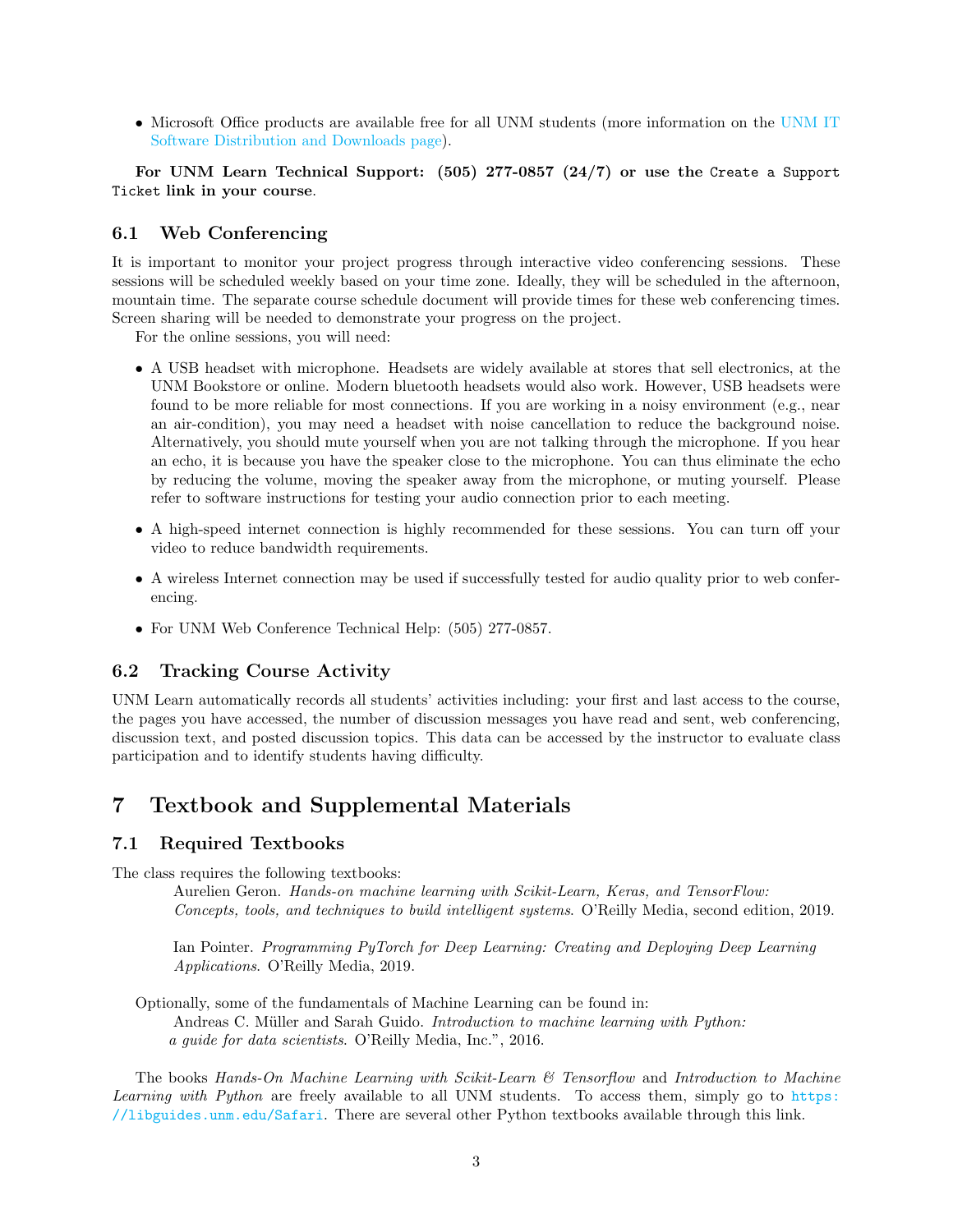# 8 Coursework and Participation

### 8.1 Instructor Response Time

I routinely check the course for postings at the end of the day and for emails throughout the day and weekends. You can anticipate a 24 to 48 hour response from me, Monday – Thursday. I will try and respond to all weekend (Friday afternoon to Sunday) emails and postings by noon on Monday or earlier. If you do not a response within two days, please email me again. Grades for submitted student work will be posted within 5 calendar days.

### 8.2 Procedures for Completing Coursework

#### 8.2.1 Late Submissions

Prior to each deadline, you will need to email the instructor if you are going to submit an assignment late. You can take up to two days late for up to two assignments. Beyond this, you may lose up to  $10\%$  per late day. All written work needs to be submitted online via UNM Learn. If you have a difficulty using a tool to complete work, use the Create a Tech Support Ticket link in the Course Menu immediately and notify your instructor as well.

#### 8.2.2 Course Schedule

Refer to external schedule document.

#### 8.2.3 Expectations for Participation

- The amount of time that you are expected to spend on the course is proportional to the credit hours. Expect to spend 9-12 hours per week for the 3-hour project depending on your prior experience with Python and Machine learning.
- students are expected to learn how to navigate in Learn
- students are expected to communicate with one another in team projects
- students are expected to keep abreast of course announcements
- students are expected to use the Learn course email as opposed to a personal email address
- students are expected to keep instructor informed of class related problems, or problems that may prevent the student from full participation
- students are expected to address technical problems immediately
- students are expected to observe course netiquette at all times

#### 8.2.4 Netiquette

Please respect others during interactive online discussion. Refer to the [UNM Discussion & Blog Netiquette.](http://online.unm.edu/help/learn/students/pdf/discussion-netiquette.pdf)

#### 8.2.5 Grading Procedures

- Homework should be graded within a calendar week after submission.
- Project feedback is best given through interactive sessions.
- Ask the instructor for scheduling an interactive session as needed.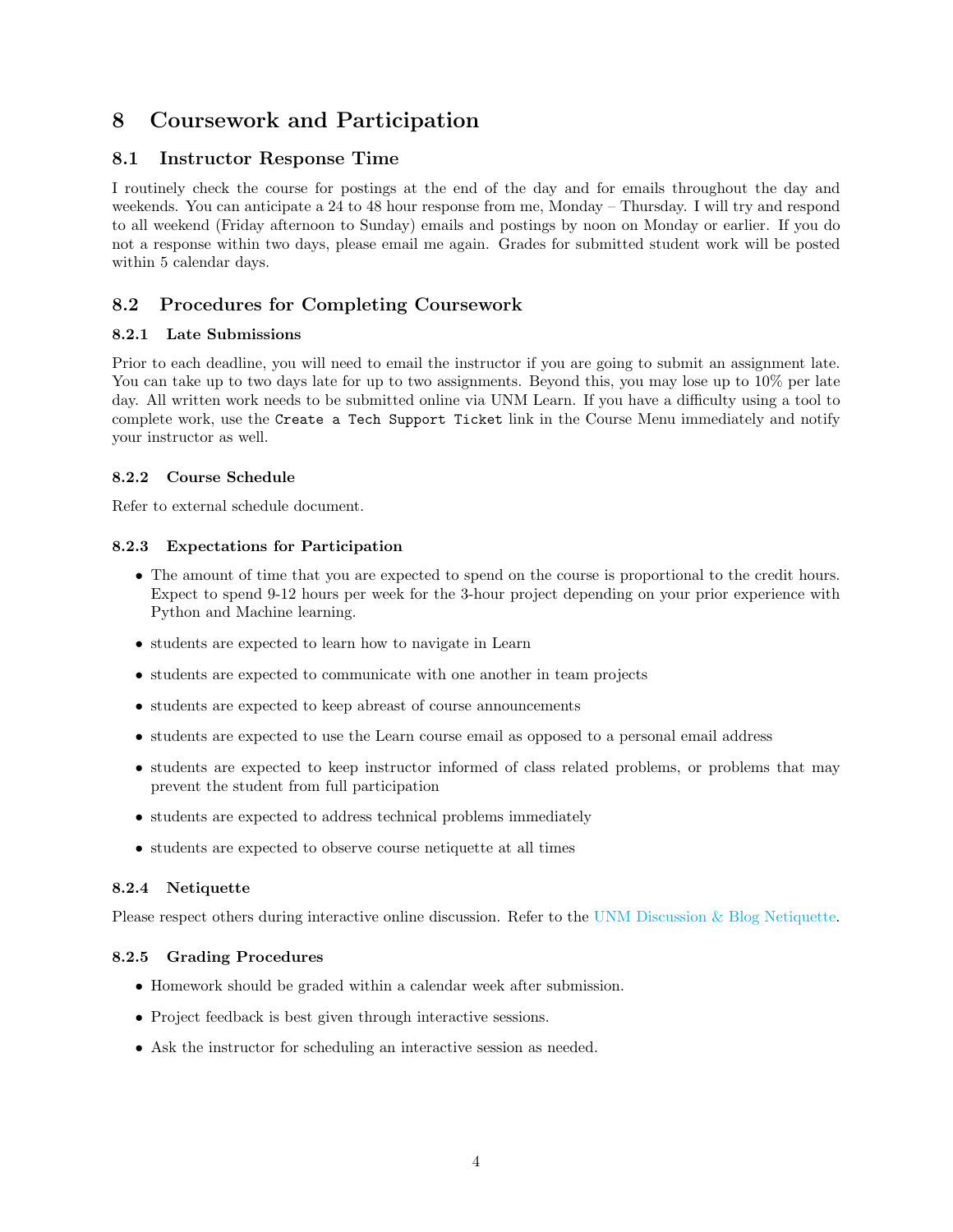#### 8.2.6 Grading Scale

|               | Final Grade Project Comment                       | Homework & Quizzes |  |  |
|---------------|---------------------------------------------------|--------------------|--|--|
| $A^+$         | Journal or conference paper quality               | Excellent          |  |  |
| A             | Excellent project in every respect                | Excellent          |  |  |
| $A^{-}$       | Good results and original method                  | Very good          |  |  |
| $B^+$         | Descent results with an original method           | Very good          |  |  |
| B             | Limited results with an original method           | Good               |  |  |
| $B^-$         | Some results but method is of limited originality | Completed          |  |  |
| $C^+$         | Good methods but results lacking                  | Completed          |  |  |
| $\mathcal{C}$ | Unacceptable                                      | Incomplete         |  |  |
| F             | Unacceptable                                      | Incomplete         |  |  |

Although it is difficult to assess project grades, the following table should serve as a guide of the expectations of the instructor.

# 9 UNM Policies

#### 9.1 Title IX: Gender Discrimination

In an effort to meet obligations under Title IX, UNM faculty, Teaching Assistants, and Graduate Assistants are considered "responsible employees" by the [Department of Education](https://www2.ed.gov/about/offices/list/ocr/docs/qa-201404-title-ix.pdf) (see pg. 15). This designation requires that any report of gender discrimination which includes sexual harassment, sexual misconduct and sexual violence made to a faculty member, TA, or GA must be reported to the Title IX Coordinator at the [Office of Equal Opportunity.](http://oeo.unm.edu/) [Read more about campus policy regarding sexual misconduct.](https://policy.unm.edu/university-policies/2000/2740.html)

#### 9.2 COPYRIGHT ISSUES

All materials in this course fall under copyright laws and should not be downloaded, distributed, or used by students for any purpose outside this course.

[The UNM Copyright Guide](https://copyright.unm.edu/) has additional helpful information on this topic.

#### 9.3 Accessibility

The American with Disabilities Act (ADA) is a federal anti-discrimination statute that provides comprehensive civil rights protection for persons with disabilities. Among other things, this legislation requires that all students with disabilities be guaranteed a learning environment that provides for reasonable accommodations of their disabilities. If you have a disability requiring accommodation, please contact the [UNM Accessibility](https://arc.unm.edu/) [Resource Center](https://arc.unm.edu/) in 2021 Mesa Vista Hall at 505-277-3506. Information about your disability is confidential.

- [Blackboard's Accessibility statement](https://www.blackboard.com/blackboard-accessibility-commitment)
- [Microsoft's Accessibility statement](https://www.microsoft.com/en-us/accessibility/)

No accessibilty statement has been found for Anaconda or PyTorch. However, [Microsoft's Accessibility](https://www.microsoft.com/en-us/accessibility/) [statement](https://www.microsoft.com/en-us/accessibility/) should be consulted when running this software.

#### 9.4 Academic Integrity

The University of New Mexico believes that academic honesty is a foundation principle for personal and academic development. All University policies regarding academic honesty apply to this course. Academic dishonesty includes, but is not limited to, cheating or copying, plagiarism (claiming credit for the words or works of another from any type of source such as print, Internet or electronic database, or failing to cite the source), fabricating information or citations, facilitating acts of academic dishonesty by others, having unauthorized possession of examinations, submitting work of another person or work previously used without